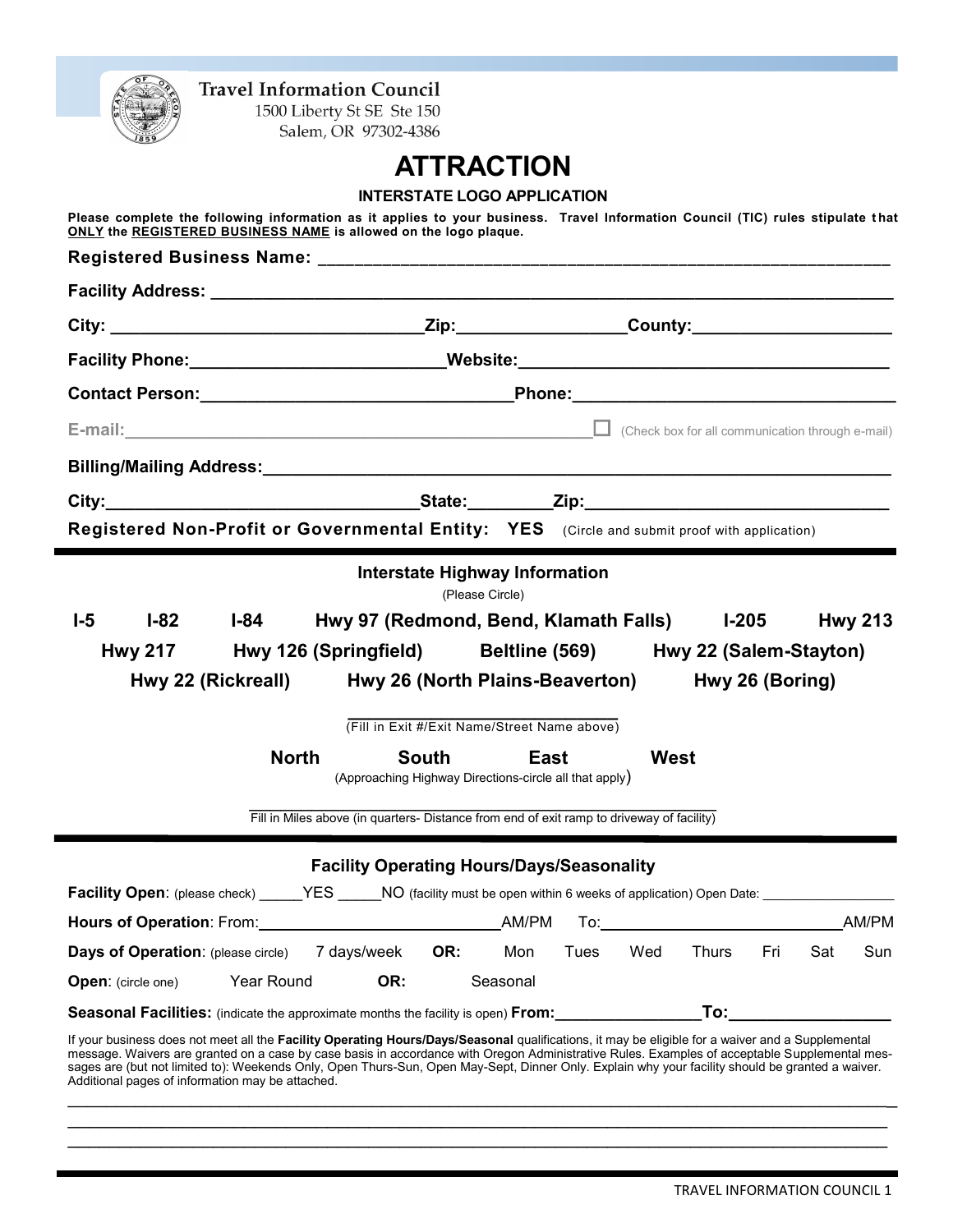## **ATTRACTION QUALIFICATIONS:**

(Please check  $(\sqrt{})$  below that your business provides these minimum levels of services)

**Parking** 

Regionally Significant (means a travel experience that is important to Oregon visitor interests and the state of Oregon tourism industry)

\_\_\_\_\_Open 6 hours/day; 6 days/week of continuous operation during normal business season

• A waiver may be provided through a supplemental message that explains open hours, days, or seasonality

\_\_\_\_\_Open during normal business season to the public **(no reservations or appointments allowed)**

\_\_\_\_\_Located within 3 miles of the interchange to the driveway of the business

• A waiver may be provided up to 15 miles

Written assurance that the business conforms with all applicable laws concerning the provision of public accommodations without regard to race, religion, color, age, sex, or national origin and meet all applicable Federal and State Americans for Disabilities (ADA) guidelines.

### **ATTRACTION CATEGORIES:**

(Business **MUST** fall within one of the following categories. Please check (√) at least one.)

Recreational—an activity that people engage in during their free time as by means of agreeable exercise offering a form of leisure, amusement or relaxation

\_\_\_\_\_Historical—an activity based on history reflecting past events of the area where the business or activity will be signed

\_\_\_\_\_Cultural—an activity relating to local and/or Oregon artistic pursuits, events, handicrafts, artisan demonstrations, or local gift/souvenir shops

\_\_\_\_\_Brewery/Cultural/Historic/Winery District—a cluster of like breweries, antique stores, museums, vineyards, wineries or tasting rooms in a concentrated area of no less than six city blocks in size and with no less than four like Businesses (identified on a map with application submission)

Agricultural<sup>\*</sup>—an activity or business illustrating local and/or Oregon specialized livestock or agricultural products and processes, production and sale of freshly harvested produce, or cultivation and sale of seasonal agricultural products

**\*Agriculture** that is a vineyard, winery, tasting room, tours/trails, brewery, distillery and coffee roasting/ tasting **MUST** provide copy of license, brochure or proof of acreage.

Vineyard—on site vineyard of at least 15 acres

Winery—a license to offer tasting and to sell wines or cider at retail directly to the consumer

\_\_\_\_\_Tasting Room—a license to offer tasting and to sell wines, cider, and/or spirits at retail directly to the consumer

Tours/Trails—one qualifying business acts as a starting point and must provide a regular and reasonable tour/trail fully described in a brochure with a map (Must submit brochure with application)

Brewery—a license to offer tasting and to sell malt beverages at retail directly to the consumer

Distillery—a license to offer tasting and to sell spirits at retail directly to the consumer

Coffee Roasting/Tasting—a license to offer tasting and to sell locally roasted beans at retail directly to the consumer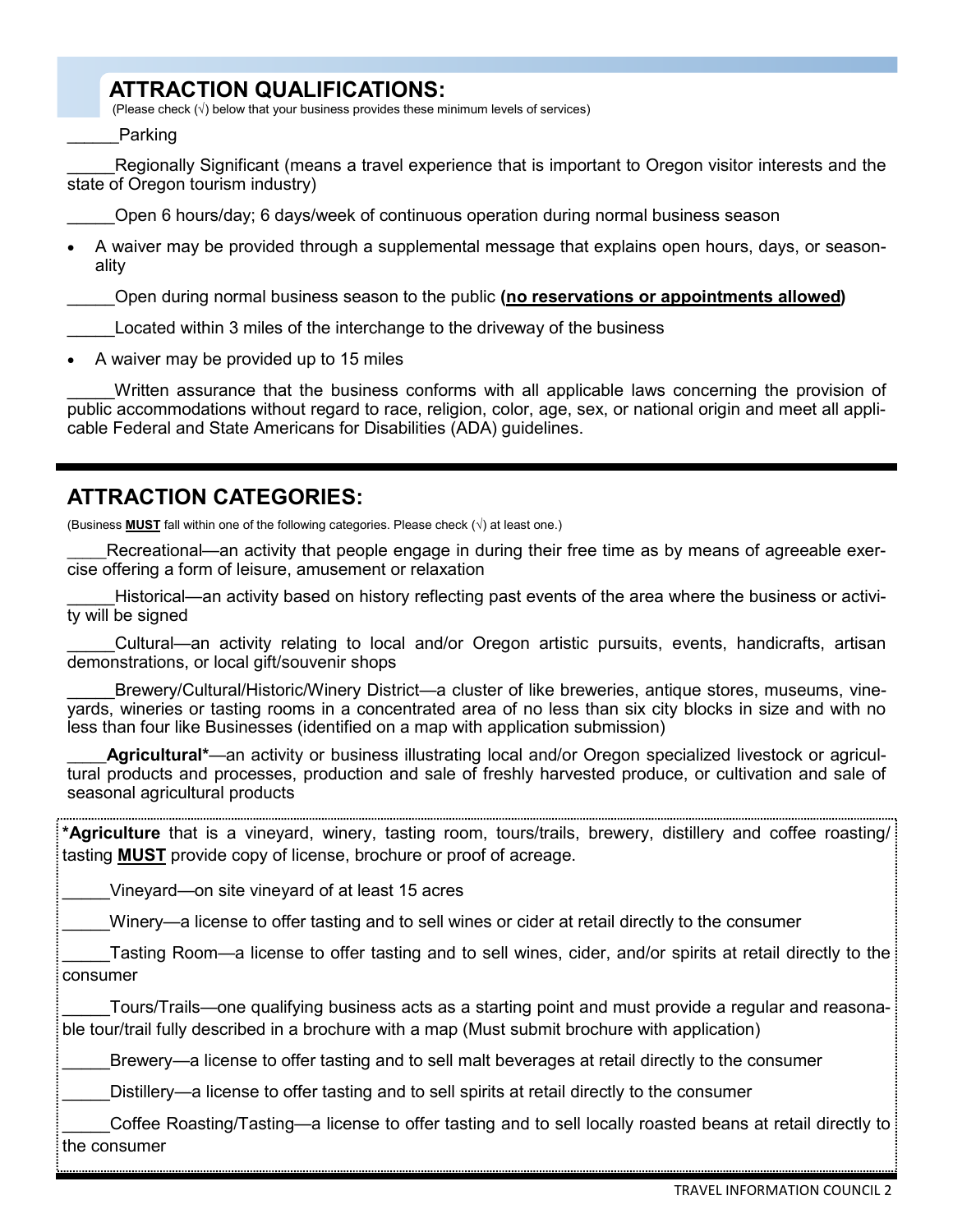#### **Required Signature**

**I certify that the information herein is correct and understand that non-compliance of this application with all TIC rules and regulations shall result in immediate removal of all logo and ramp signage.** 

| <b>SIGNED:</b>       | <b>DATE:</b>    |
|----------------------|-----------------|
| <b>PRINTED NAME:</b> |                 |
| TITLE:               | FOR:            |
|                      | (Business Name) |

#### **Please Include the Following with your Application**

- 1. Copy of REGISTERED BUSINESS NAME from the Oregon Secretary of State's office: Phone—503-986-2200 or Website—www.filinginoregon.com/business/index.htm. Click on Assumed Business Name—Register Online.
- 2. If Non-Profit or Governmental Entity—copy of IRS determination letter specifying your organization's status as a 501 or 503 tax exempt organization (or W9 Form).
- 3. Vineyard, winery, tasting room, tours/trails, brewery, distillery and coffee roasting/tasting must provide copy of license, brochure or proof of acreage.
- 4. Brewery, Cultural, Historic or Winery District—a map that shows the cluster of four like businesses within a six block area.
- 5. Map or sketch of the business in relation to the nearest interstate, freeway or expressway exit. Submission of a detailed map with your application will decrease the review time by TIC.

#### 6.**Photographs\*** of:

a. Facility from approximately 300' in each direction (300' = 8 highway "skip lines")



b. Outdoor on-premise signing that is visible to motorists

\***USE EXTREME CAUTION** when attempting to take photographs from the roadway as all acts by the applicant in the process of completing the criteria report and/or application are solely at the applicant's risk. The State of Oregon, TIC, and their members and employees shall be indemnified by the applicant in the event of any



claim or suit arising out of the acts of the applicant. **UNDER NO CIRCUMSTANCES** should the applicant attempt to take photographs while operating a motor vehicle.

Attention to the checklist will significantly decrease the amount of review time necessary to process your application - **THANKS!**

#### **Please keep a copy of this application should TIC need to contact you for clarification or additional information.**

**TRAVEL INFORMATION COUNCIL** Phone: 503-378-4508/503-373-0086 E-mail: sue.vanhandel@tic.oregon.gov 1500 Liberty St. SE, Suite 150 Salem, OR 97302